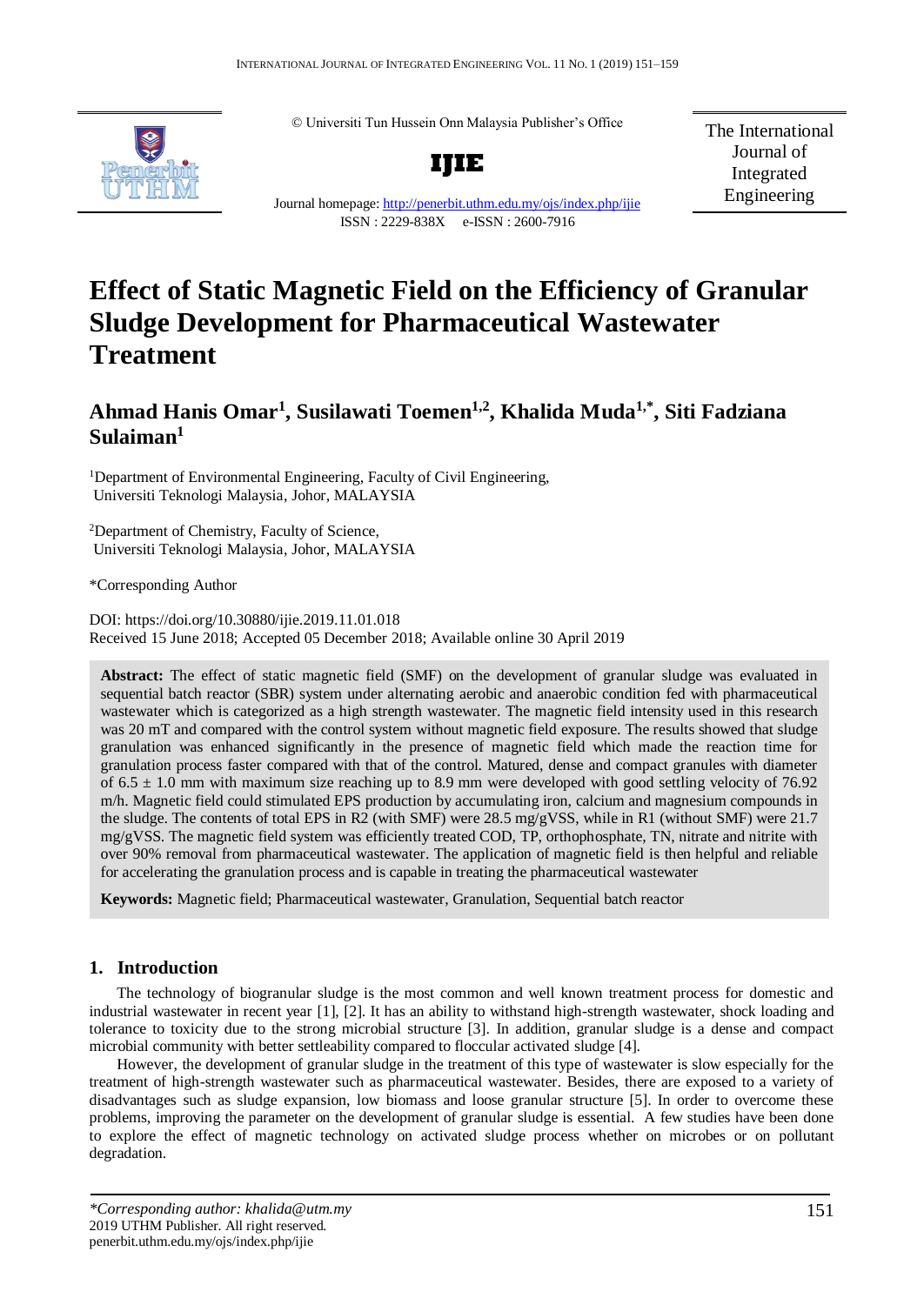With regards to the effects of magnetic field on microbes, previous study by Ji et al. [6] demonstrated that magnetic field induction of 20 mT had a positive effect on bacterial growth in activated sludge. Rao et al. [7] stated that the influence of magnetic field could accelerate the growth rate of microbes. In addition, Łebkowska et al. [8] found that magnetic field could stimulate the growth of sludge biomass, the number of bacteria and microfauna in the activated sludge. Wang et al. [2] proved that an intensity of 48 mT static magnetic field was beneficial to the growth the activity nitrite-oxidizing bacteria.

In terms of pollutants degradation using magnetic technology, Jung et al. [9] showed that the efficiency of phenol biodegradation rate increased to 30% by applying a magnetic field of 450 mT as compared to the control system. Łebkowska et al. [10] found that a static magnetic field of 7 mT could enhance formaldehyde biodegradation and decrease in COD concentration by greater 30% and 26% respectively, in comparison with the control. Zhu et al. [11] noted that the significant biodegradation rate of polyhydroxyalkanoates (PHA) was at 11 mT of magnetic field which exposed in the famine period. Meanwhile, Liu et al. [12] found a maximum 50% increase on nitrogen removal at the value of 75 mT. These investigations indicated that the application of magnetic field on activated sludge could enhance the growth of microbes and also improve the removal efficiencies of some pollutants. It is believed that magnetic field assisted the accumulation of iron compounds in the sludge. This is because iron compounds can be magnetized when exposed to magnetic field. This helped to enlarge the flocs size when the iron compounds were assembled together under the influence of magnetic field [13]. Thus, more microbes aggregated, and growth resulted more biogranules were formed and increased the efficiencies of the removal performance.

From above descriptions, it can be concluded that these investigations more focused on the effect of magnetic field towards activated sludge whether by external magnetic field or supplemented the activated sludge with magnetic powder to create magnetic activated sludge. In addition, previous researches have more concentrated on synthetic wastewater which was only conducted in the laboratory [2, 11, 14]. The main objective of this research was therefore to evaluate the utility of magnetic field towards the growth of microbial granular sludge for pharmaceutical wastewater treatment. This work could contribute to a better understanding of the ability of these granules to handle such high strength wastewater containing various chemicals which actually would inhibit the microbial growth.

#### **2. Material and Method**

#### **2.1 Reactor and Operation**

The development of granular sludge was done in two parallel SBR reactors (termed as R1 and R2) with the working volume of 3 L. Fig. 1 shows the schematic layout of the two column-type SBR in this study. The internal diameter and total height of the reactor are 8 cm and 125 cm, respectively. R1 was operated as control which is without magnetic field, while R2 was operated with magnetic field in which permanent magnets (cuboid:  $50 \times 50 \times 5$  mm) were attached to the exterior reactor body R2 with an intensity of 20 mT. The operation of the treatment was the same for R1 and R2. The cycle time of 6 h consisted of 5 min filling, 120 min aeration (aerobic period), 40 min without aeration (anaerobic period), 15 min settling, 5 min decanting and 5 min idling were used in this study. 1.5 L of pharmaceutical wastewater was pumped into the reactor from the bottom of column during each filling. Compressed air was supplied to the SBR by a fine air bubble diffuser with superficial air velocity of 2.5 cm/s during aerobic period. pH was not controlled during the operation, while DO was kept at 6-7 mg/L. The solid retention time (SRT) was set by the discharge of biomass with effluent.

#### **2.2 Pharmaceutical Wastewater and Inoculated Sludge**

Pharmaceutical wastewater sample was obtained from KPJ Johor Specialist Hospital, Malaysia. The location of the site is about 38 km from Universiti Teknologi Malaysia, Skudai. A few plastic containers with the volume of 20 L were used to collect the wastewater. The amount of samples taken from each trip was approximately 80 L which can cater for 4 days. The samples were then stored in cold storage room at 4°C to avoid biodegradation due to microbial action.

The development of granular sludge involved the sludge from sewage treatment plant since the sludge contains very high concentration of microbial populations that may be useful for granule development. Both reactors were inoculated respectively with 1.5 L of activated sludge taken from a sewage wastewater treatment plant in Taman Sutera, Indah Water Konsortium Treatment Plant System, Johor, Malaysia. The sludge inoculums were sieved with a mesh of 1.0 mm to remove large debris and inert impurities. The initial mass liquid suspended sludge (MLSS) of 7000 mg/L was used in this research and sludge volume index (SVI) of 60 mg/L.

#### **2.3 Analytical Methods**

The treatment performances of chemical oxygen demand (COD), total phosphorus (TP), Orthophosphate OP), total nitrogen (TN), nitrate, nitrite, MLSS and MLVSS were monitored in each reactor every week. The parameters were carried out according to Standard Methods for the Examination of Water and Wastewater (APHA, 2005). The developed granules in the SBR column were analysed for their physical, chemical and biological characteristics.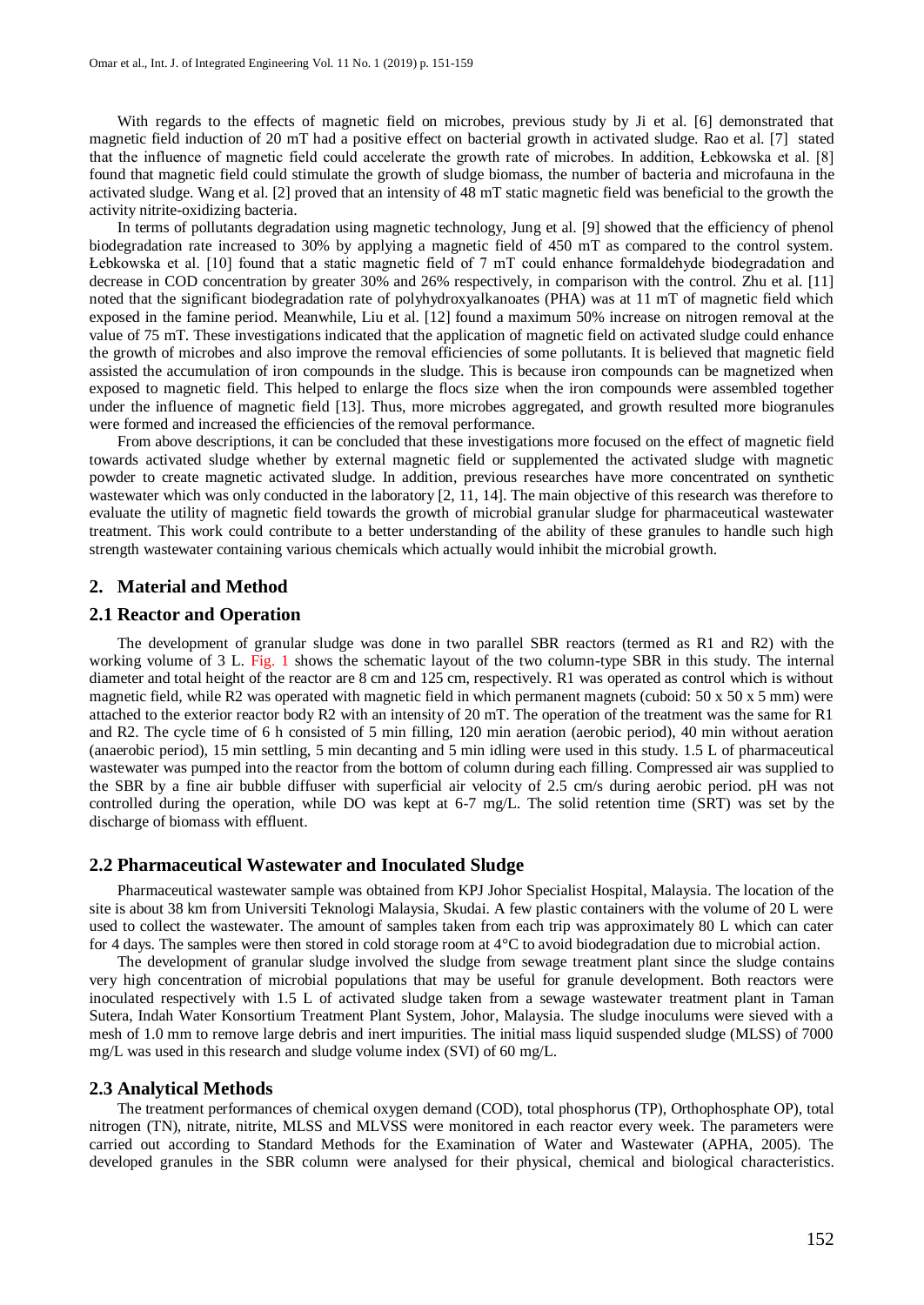Physical characteristics of settling velocity (SV) and sludge volume index (SVI) was explained by Beun at al. [15], Ghangrekar et al. [16] and Muda et al. [17].

The image observation of the granules was carried out using a stereo microscope equipped with digital image processing and analyzer (PAX-ITv6, ARC PAX-CAM). The morphological and microbial compositions within granules were observed with scanning electron microscopy (FESEM-Ziess Supra 35 VPFESEM). The granules were left to dry at room temperature prior to gold sputter coating (Bio Rad Polaron Division SEM Coating System).



**Fig. 1 - Schematic layout of the two column-type SBR in this study.**

# **2.4 Extra Cellular Polymeric Substances (EPS)**

# **2.4.1 Heat Extraction Method**

8 mL of mixed granular sludge sample in R1 system was dewatered in a 50 mL centrifuge tube at 3000 rpm for 5 minutes. The water was drained and the sludge was dissolved with distilled water to the original volume of 8mL. The steps were repeated five times or more until the clear water is obtained. After that, the sample was heated in 80°C of water bath for 10 minutes before it was centrifuged at 3000 rpm for 5 minutes. The supernatant obtained was filtered through 0.2 µm membrane filter and was considered as loosely bound EPS (LB-EPS).

The mixed sludge sample left in the centrifuge tube was dewatered again for at least twice and centrifuged at 3000 rpm for 5 minutes. Then, the sample was heated in 80°C of water bath for 60 minutes, and centrifuged at 5000 rpm for 5 minutes. The supernatant obtained was transferred into another centrifuge tube, and later centrifuged again at 10000 rpm at  $4^{\circ}$ C for 5 minutes. The supernatant then was filtered with 0.2 µm membrane filter and was considered as tightly bound EPS (TB-EPS).

Both samples (LB-EPS and TB-EPS) were freeze at -20°C and proceed with the lyophilisation process at -80°C for 24 hours. After the freeze drying process, the dry mass of the solid from LB-EPS and TB-EPS obtained were weighed, and the concentrations of both samples were calculated in mg/g VSS. The total EPS was calculated by summed up the LB-EPS and TB-EPS. The above procedure was repeated for granular sludge in R2 system.

#### **2.4.2 Determination of Protein Content**

For protein determination, different BSA standard protein solutions (0, 20, 40, 60, 80 and 100 mg/L) were prepared from 100 mg/L of stock solution. In the meantime, the samples from heat extraction method in Section 2.4.1 were taken out from -20°C freezer to thaw. When the samples were totally thawed, vortex the samples and dilute with distilled water if necessary. 0.5 mL of sample was transferred to 10 mL glass test tube in triplicates. 0.7 mL of Lowry solution was added into each of the glass test tube and vortex to mix well with the sample. The samples then were incubated in dark for 20 minutes under room temperature. After 20 minutes, 0.1 mL of diluted Folin Reagent was added into each of the tube, cap and vortex immediately to mix. The samples were incubated once more for 30 minutes or longer, in dark and under room temperature. Later, the absorption of the samples and standars were ready to be quantitatively measured by using the HACH machine at 750 nm wavelength.

## **2.4.3 Determination of Polysaccharide Content**

For polysaccharide content determination, phenol-sulphuric acid method was applied. The glucose standard solutions  $(0, 20, 40, 60, 80, 40, 60, 80, 40)$  mg/L) was prepared from 100 mg/L of glucose stock solution. 0.4 mL of totally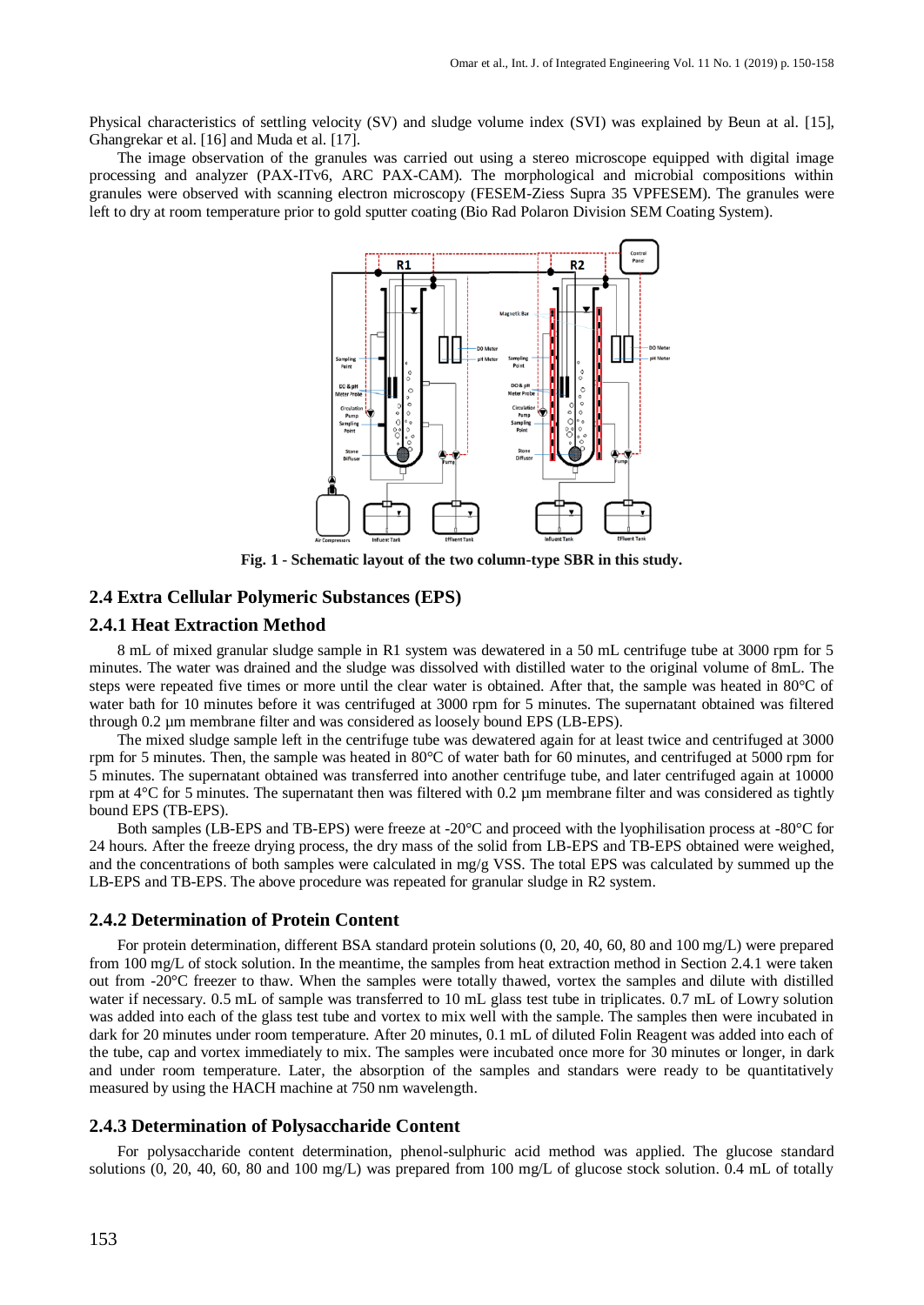thawed samples solution from heat extraction method (Section 2.4.1) was transferred into 10 mL of glass test tubes in triplicates. Then, 0.4 mL of 5% phenol solution and 2 mL of concentrated ( $95 - 97$ %) sulphuric acid were added into each of the test tubes. The samples were mixed well and incubated for 30 minutes. Lastly, the absorption of the samples and standards were measured at 490 nm wavelength using the HACH machine.

#### **2.4.4 Determination of Carbohydrate Content**

The different concentration of glucose standard solutions (0, 20, 40, 60, 80 and 100 mg/L) was prepared from 100 mg/L of glucose stock solution. The samples from heat extraction method were taken out from -20°C freezer to thaw. In the meantime, the freshly prepared anthron reagent and the 75% sulphuric acid solutions were placed on the ice to chill. 1 mL of sample was transferred into the glass test tube in triplicates. The samples then were placed on ice to chill. 2 mL of already chilled 75% sulphuric acid solution was added into each of the glass test tube. Briefly cap and vortex the samples to mix. Then, 4 mL of already chilled anthron solution was added into the test tubes and mixed well. The tubes were later placed on the heating block and boil at 100°C for 15 minutes. After 15 minutes, the tubes were cool down to room temperature before ready to be measured. The absorption of the samples and standards was determined quantitatively at 578 nm wavelength using the HACH machine.

#### **3. Results and Discussion**

#### **3.1 Formation and Stability of Granular Sludge**

The visual and microscopic observations of granule formation were made a week after inoculating both reactors (Fig. 2(a) and Fig. 2(d)). At this stage, fluffy and irregular structures of sludge particles with an average size of 0.02  $\pm$ 0.01 mm were observed. On day 20th, some small granules, spherical in shape and black in colour with average diameter of 1 mm were firstly observed in R1 (Fig. 2(b)), whereas R2 granules are yellow in colour with the same average size (Fig.  $2(e)$ ). The developed granules for both reactors composed mainly of loosely clumped sludge which could easily break up into pieces if placed under vigorous shaking [17].



**Fig. 2 - Structural development of granular sludge taken by stereo microscope with magnification of 6.7 x, scale bar of 1 mm**

After 90 days of operation, the formation of granules becoming more dense and compact. The outer layer of matured granules was yellow in colour representing the dominant of aerobic bacteria, while the darker spot within the granules indicating the presence of anaerobic bacteria. The granules that consisted with the combination of aerobic and anaerobic portions are classified as Type B granules as suggested by Linlin et al. [18]. The average particles size of granules in R1 were  $3.2 \pm 0.1$  mm (Fig. 2(c)), whereas  $6.5 \pm 1.0$  mm for R2 (Fig. 2(f)) with maximum size reaching up to 8.9 mm. It can be concluded that sludge cultivated in magnetic field had a positive effect on the sludge granulation especially on the size of the granules.

The microstructure of the microbial granular sludge was further examined by SEM and shown in Fig. 3. The granular sludge morphologies for both reactors were different significantly. The SEM observation on 90th day showed that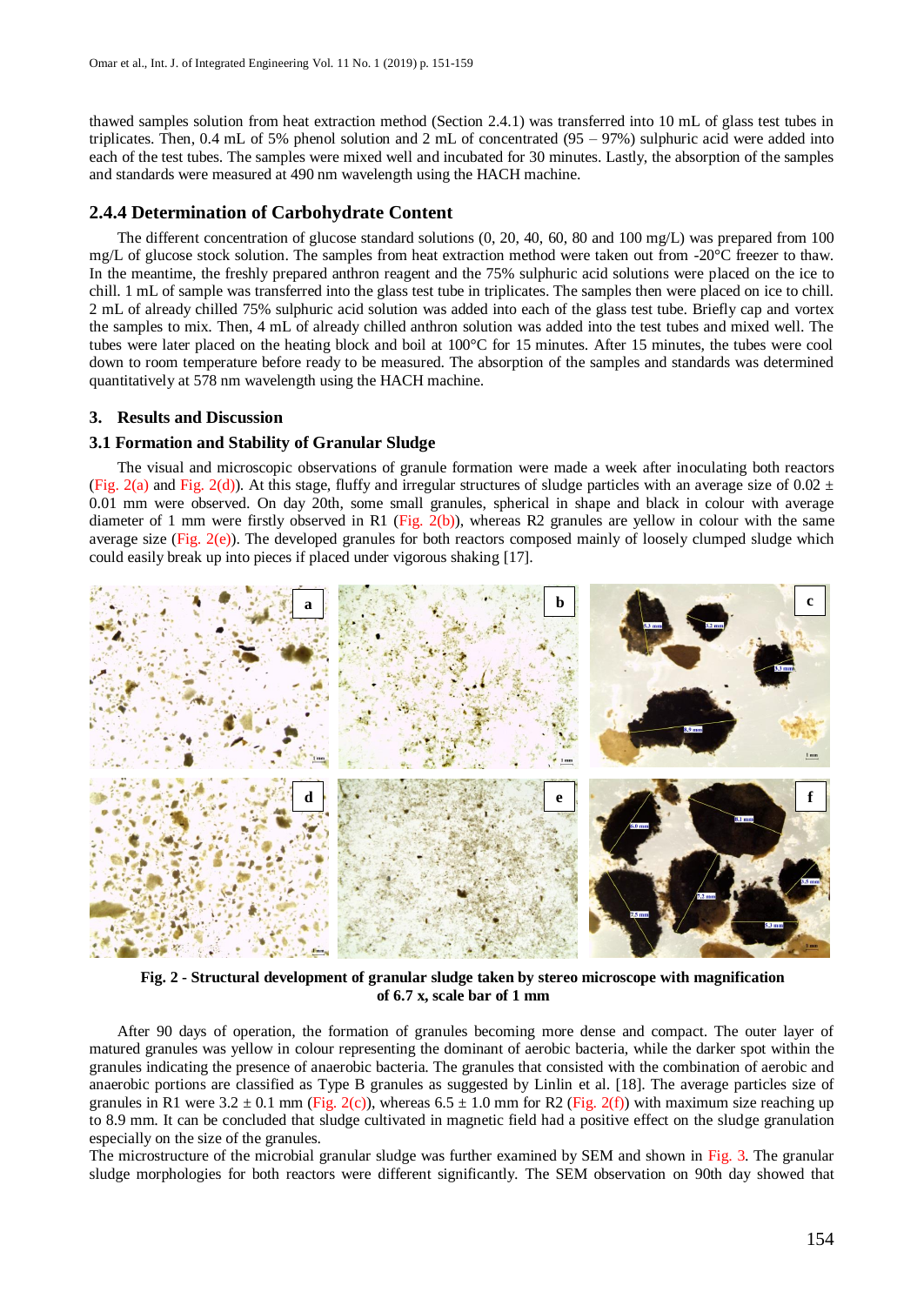bacteria of granules in R2 are dense and compact with non-filamentous cocci bacteria spread on all surface of the granules. Meanwhile, the granules in R1 were dominant by filamentous bacillus bacteria and the structure of granules was loose. This indicated that magnetic field could successfully influence the dominant of the bacteria on the granules as suggested in the research of Wang et al. [2].

As the magnet could attract metals such as iron, the compositions and contents of elements in granules were analyzed by SEM/EDX. As can be seen in Fig. 4, the content of Fe over granule cultivated in magnetic field was 41.8%, compared with only 6.6% of those the control reactor. It was probably due to the presence of Fe compounds in pharmaceutical wastewater which would attach to activate sludge in the reactor. Iron compounds in activated sludge could be magnetized in the presence of magnetic field which then resulted in the enlargement of the floc size by assembling the iron compounds together by the magnetic forces between them [2, 13].

Similarly, the content of divalent metal ions such as  $Ca^{2+}$  and  $Mg^{2+}$  in R2 was higher than in the control reactor (R1). Previous research have indicated that the metal cations such as  $Ca^{2+}$ ,  $Mg^{2+}$ ,  $Fe^{2+}$ ,  $Fe^{2+}$  and  $Al^{3+}$  could enhance granulation process by bind to the sludge due to negative charge (zeta potential) of the sludge [13]. Granules with more cations content would have greater densities, which can then explain why granules in R2 hold better settling properties in the whole process (Fig. 5).A short settling time is believe to be beneficial for granulation process as stated in previous studies of Adav et al. [19]. The high settling velocity enabled the granules to be retained in the system without being flushed out during the decanting phase. Therefore, settling time was decreased from 15 min to 5 min on 14<sup>th</sup> day of experiment, and then sludge with poor settling properties in the reactor was washed out.

It can be seen that the average settling velocity of the granular sludge developed in R2 system increased from 8.78 m/h to 92.54 m/h at the end of experiment. The settling velocity in R2 was much higher than the settling velocity of R1 system (76.92 m/h). From these observations, it can be concluded that the use of magnetic field would be a potential alternative as it can accelerate the process of granulation as well as producing more dense and compact granular sludge. Faster development of the granules would improve the treatment system by speeding up the biodegradation or removal process.



**Fig. 3 - Morphology image of mature microbial granular sludge in R1 and R2 at a magnification of 5 K**



**Fig. 4 - Element analysis of granular sludge collected on 90th day in R1 and R2 by SEM/EDX**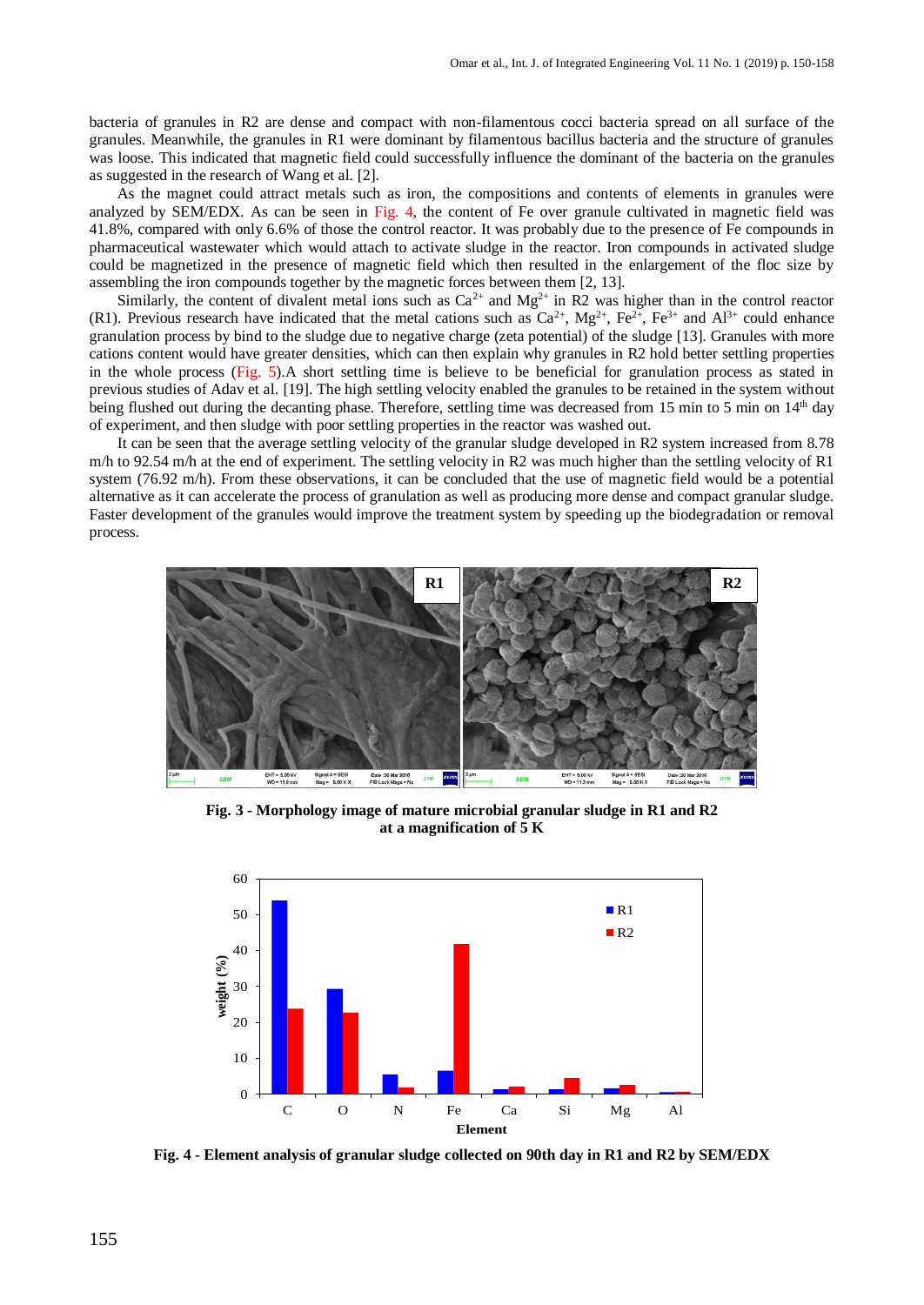## **3.2 Reactor Performance and Removal Efficiencies**

Fig. 6 displays the performance of two reactors system based on the removal of COD, TP and orthophosphate during the whole operation period. Overall, the removal performance in R2 treatment system was much better than the system without magnetic field. At the beginning of experiment, the percentage removal for COD (Fig.  $6(a)$ ) over R1 and R2 was 56% and 64% respectively. The removal efficiency increased to over 90% at the end of the experiment for both reactors. This trend certainly indicates the occurrence of high biological activity in the reactor system. During the first 50<sup>th</sup> day of operation, the removal of COD was fluctuated for both reactors but then became stable for the remaining period. From Fig.  $6(b)$ , the R2 treatment system has better removal of total phosphorus in the first  $50<sup>th</sup>$  day operation compared to R1 system. As the flocculent sludge grew and developed into granular sludge (after  $50<sup>th</sup>$  day operation), the total phosphorus removal efficiency improved to between 92% and 99% and this value was approximately similar for both reactors. Meanwhile, the percentage removal of orthophosphate for both reactors showed some fluctuation almost throughout the study period (Fig. 6(c)). The removal was about 45% and 9% for R1 and R2 treatment system during the start-up and increased to approximately 85% and 93% respectively.



**Fig. 5 - Effect of magnetic field on settling velocity. (** $\bullet$ **) R1 and (** $\Box$ **) R2** 



**Fig. 6 - Percentage removals of (a) COD, (b) Total phosphorus and (c) Orthophosphate in SBR system. (a)** R1 and **(iii)** R2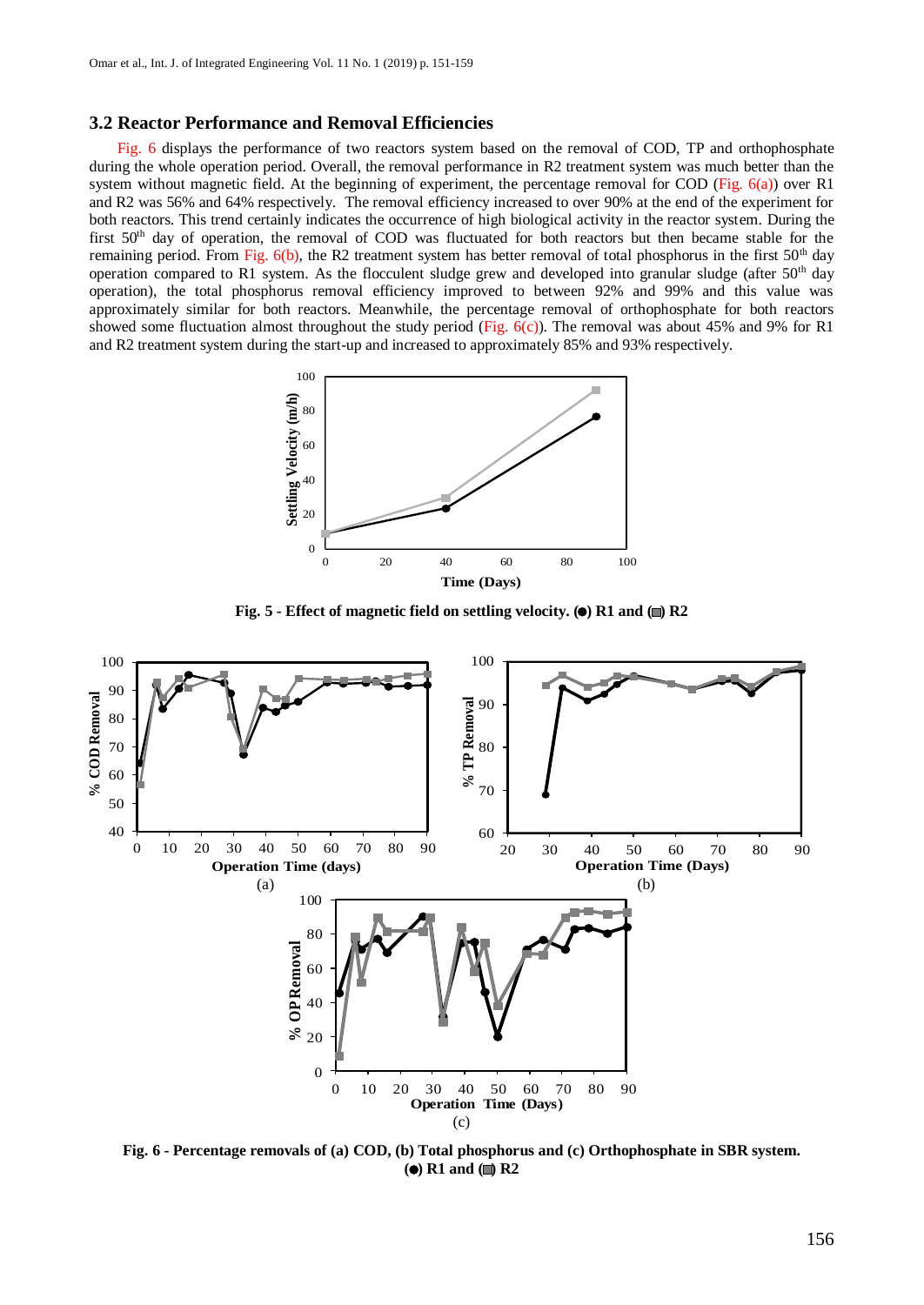Fig. 7 depicts the trend of TN, nitrate and nitrite removal performances of the SBR throughout the granulation process. The result of TN removal over R1 and R2 systems in Fig. 7(a) shows some fluctuated between 60% and 99%, with the average removal of 84.16% and 78.77% respectively. During start-up, the percentage removal of nitrite and nitrate were below 60% for both R1 and R2 systems (Fig. 7(b) and Fig. 7(c)). The low percentage could be due to the adaptation of activated sludge with the reactor's environment as well as experiment conditions. The removal performance however, starts to improve by showing gradual increased to above 80% towards the end of the experiment resulting in good nitrate and nitrite removal efficiencies.



**Fig. 7 - Percentage removals of (a) Total nitrogen, (b) Nitrate and (c) Nitrite in SBR system. (a)** R1 and **(iii)** R2

As can be seen from Fig. 7, the removal efficiency of magnetized sludge was much better than non-magnetized sludge. This can be explained in terms of the changes of water characteristics that occurred due to the magnetic field which may further influence the metabolic activities of bacteria such as their enzyme activity [20]. This may be the reason for the higher nitrite oxidizing bacteria (NOB) activities which resulting the higher nitrite oxidation rate under magnetic field application. Similar results were also found by Tomska and Janosz-Rajczyk [21]and Tomska and Wolny [22]. They reported that the nitrification rate of the magnetized activated sludge was higher than that of the control, and the rate of oxygen uptake by NOB was intensified more significantly.

#### **3.3 EPS of Matured Granules**

Table 1 summarizes the quantities of EPS extracted from the granule samples in R1 and R2 systems. The quantities of total EPS are the sum of the loosely bound EPS (LB-EPS) and tightly bound EPS. The mean quantities of total EPS for R1 system was 21.7 mg/g VSS, whereas 28.5 mg/g VSS for R2 system. High content of EPS would contribute greatly to the strength and stability of granular sludge [11, 23] .

| Table 1 – EPS contents from granular sludge over R1 and R2 systems |  |  |
|--------------------------------------------------------------------|--|--|
|--------------------------------------------------------------------|--|--|

|                  | $R1$ (mg/g VSS) |               | $R2$ (mg/g VSS) |               |
|------------------|-----------------|---------------|-----------------|---------------|
|                  | <b>LB-EPS</b>   | <b>TB-EPS</b> | <b>LB-EPS</b>   | <b>TB-EPS</b> |
| Proteins         | 73.6            | 75.1          | 104.5           | 110.3         |
| Carbohydrates    | 22.7            | 34.5          | 39.3            | 61.2          |
| Polysaccharides  | 7.5             | 13.8          | 10.5            | 14.0          |
| <b>Total EPS</b> | 21.7            |               | 28.5            |               |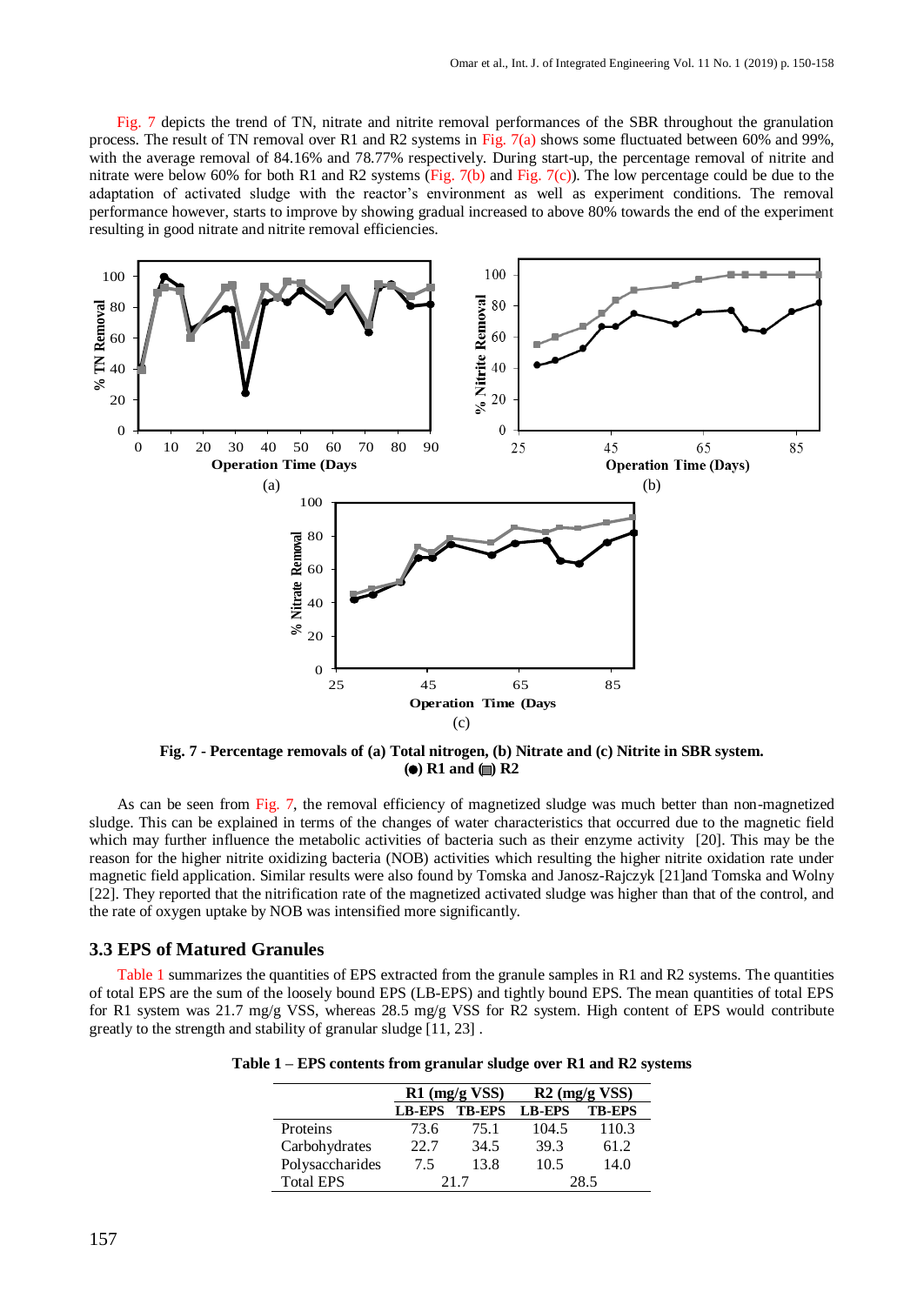The EPS of granular sludge in R1 system was consisted with 73.6-75.1 mg proteins/g VSS, 7.5-13.8 mg polysaccharides /g VSS and 22.7-34.5 mg carbohydrates /g VSS. Granular sludge extracted from R2 system had greater quantity of EPS than R1 system: 104.5-110.3 mg proteins/g VSS, 10.5-14.0 mg polysaccharides /g VSS and 39.3-61.2 mg carbohydrates /g VSS. From the results obtained for both reactors, it can be concluded that the induction of magnetic field could influence the content of EPS by stimulating bacteria to produce more protein, carbohydrate and polysaccharide in granular sludge.

The higher protein content in granular sludge over R2 system is probably due to higher  $Ca^{2+}$  and  $Mg^{2+}$ concentrations (Fig. 4) as reported by previous research of Higgins and Navok [24] and Sheng et al. [25]. They found that the protein content in the sludge EPS increased at higher  $Ca^{2+}$  or Mg<sup>2+</sup> concentrations and that higher Na<sup>2+</sup> concentration led to a lower protein content. With the increasing concentration of Fe in the reactor with static magnetic field, the EPS characteristics and compositions could also be altered by this metal concentration.

According to Liao et al. [26] and Wilén et al. [27], the protein has the biggest influence on the surface properties and flocculating ability of the sludge flocs and had relatively strong positive correlations with negative surface charge and hydrophobicity of microbial flocs. High carbohydrates and polysaccharides content could also provide better bioflocculation which is attributed to the polymeric interactions that similar to bacterial adhesion to the cell surfaces (Badireddy et al. [28]; Pei et al. [29]. Thus, it showed that magnetic field influent the microbial activity during development of biogranules which is high EPS was produced in R2 system and enhances the development of biogranules.

#### **4. Conclusion**

The induction of magnetic field was more effective in granulation process than that of control system without magnetic field. Matured, compact and dense granular sludge with diameter  $6.5 \pm 1.0$  mm with maximum size reaching up to 8.9 mm was successfully developed after an operation period of 90 days in SBR system under aerobic and anaerobic conditions fed with pharmaceutical wastewater. It was observed that the use of static magnetic field could improve settleability of granular sludge to 76.92 m/h and stimulated EPS production by accumulating iron, calcium and magnesium compounds in the sludge. The removal efficiencies of COD, total phosphorus, orthophosphate, total nitrogen, nitrate and nitrite in treating wastewater were at over 90%.

#### **Acknowledgement**

The authors are gratefully acknowledged the Ministry of Higher Education, Malaysia for Exploratory Research Grant Scheme (ERGS) Vote 4L119, Universiti Teknologi Malaysia for Professional Development Research University (PDRU) vote 02E76.

#### **References**

- [1] Zhou, J. h., Zhao, H., Hu, M., Yu, H. T., Xu, X. Y., Vidonish, J., and Zhu, L. (2015). Granular activated carbon as nucleating agent for aerobic sludge granulation: Effect of GAC size on velocity field differences (GAC versus flocs) and aggregation behavior. Bioresource Technology, 198, 358-363.
- [2] Wang, X. H., Diao, M. H., Yang, Y., Shi, Y. J., Gao, M. M., and Wang, S. G. (2012). Enhanced aerobic nitrifying granulation by static magnetic field. Bioresource Technology, 110, 105-110.
- [3] Wu, C. Y., Peng, Y. Z., Wang, R. D., and Zhou, Y. X. (2012). Understanding the granulation process of activated sludge in a biological phosphorus removal sequencing batch reactor. Chemosphere, 86(8), 767-773.
- [4] Liu, Y., and Tay, J. H. (2002). The essential role of hydrodynamic shear force in the formation of biofilm and granular sludge. Water Research, 36(7), 1653-1665.
- [5] Liu, Z., Liang, Z., Wu, S., and Liu, F. (2015). Treatment of municipal wastewater by a magnetic activated sludge device. Desalination and Water Treatment, 53(4), 909-918.
- [6] Ji, Y., Wang, Y., Sun, J., Yan, T., Li, J., Zhao, T., and Sun, C. (2010). Enhancement of biological treatment of wastewater by magnetic field. Bioresource Technology, 101(22), 8535-8540.
- [7] Rao, T. R., Sonolikar, R., and Saheb, S. P. (1997). Influence of magnetic field on the performance of bubble columns and airlift bioreactor with submersed microorganisms. Chemical Engineering Science, 52(21-22), 4155- 4160.
- [8] Łebkowska, M., Narożniak-Rutkowska, A., and Pajor, E. (2013). Effect of a static magnetic field of 7 mT on formaldehyde biodegradation in industrial wastewater from urea–formaldehyde resin production by activated sludge. Bioresource Technology, 132, 78-83.
- [9] Jung, J., Sanji, B., Godbole, S., and Sofer, S. (1993). Biodegradation of phenol: A comparative study with and without applying magnetic fields. Journal of Chemical Technology and Biotechnology, 56(1), 73-76.